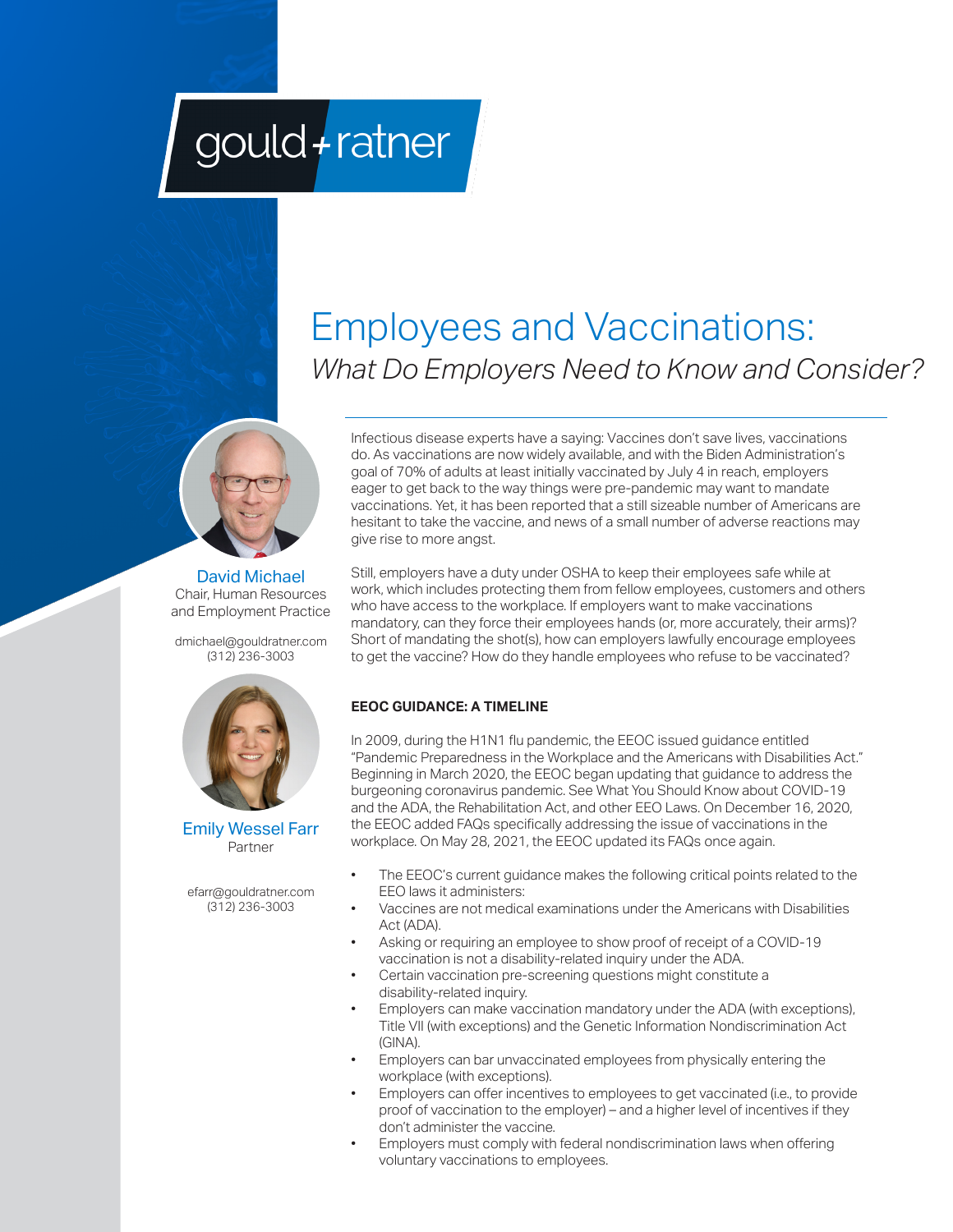- Employers should process any employee request for a reasonable accommodation through the regular ADA/religious accommodation interactive process, regardless of the individual's vaccination status.
- Employee records related to vaccination are confidential medical records under the ADA.
- Disclosing that an employee is receiving a reasonable accommodation is unlawful.

# **MANDATING VACCINATION**

## **A Vaccination is Not a Medical Examination**

Vaccinations are administered to protect everyone from something (in this case, COVID-19). Unlike a medical examination, such as a blood test, they do not seek personal information about a specific individual's health. Therefore, per the EEOC, vaccinations are not medical examinations and can be required to return to the workplace (with exceptions). This finding is important because the standard that must be met for requiring an employee to have a medical exam is significant.

#### **Proof of Vaccination is Not a Disability-Related Inquiry**

The EEOC states that simply asking for proof of vaccination is not a disability-related inquiry that violates the ADA. Additionally, because such proof is not covered by the ADA, the EEOC states that employers may offer an incentive to employees to voluntarily provide documentation of their vaccination status.

However, while an employer can require proof, they should take care to avoid inadvertently receiving disability-related information while doing so. The EEOC suggests that an employer "may want to warn the employee not to provide any medical information as part of the proof in order to avoid implicating the ADA." Additionally, the recipient of the proof should not ask any supplemental, health-related questions, such as why an employee did not receive the vaccine, as those questions could elicit information about the employee's disability.

#### **Vaccinations Can Be Required Under the EEO Laws**

As the EEOC states, the "ADA allows an employer to have a qualification standard that includes 'a requirement that an individual shall not pose a direct threat to the health or safety of individuals in the workplace.' "Such a safety-based qualification standard can include a vaccination requirement. As a result, employers can bar unvaccinated employees from physically entering the workplace. In response, a number of states have introduced legislation to prohibit mandatory vaccinations.

In its recent May update, the EEOC notes that such a requirement might lead to allegations of its disparate impact on certain groups, but confirms that mandates are permissible, with exceptions. The EEOC states, "Employers should keep in mind that because some individuals or demographic groups may face greater barriers to receiving a COVID-19 vaccination than others, some employees may be more likely to be negatively impacted by a vaccination requirement." Beyond the serious considerations of equity, such mandates may also violate the ADA unless employers engage in the "direct threat" analysis (see discussion below).

#### **Encouraging and Incentivizing Vaccination**

In its May update, the EEOC reminds employers that they may encourage vaccinations without violating the ADA (or GINA, which prohibits discrimination on the basis of genetic information in the workplace).

To encourage vaccinations, the EEOC offers the following best practices:

- Providing employees and their family members with educational information, raising awareness about the benefits of vaccination
- Gathering and disseminating information on low-cost and no-cost transportation options to and from vaccination sites
- Offering time off for vaccination, and addressing common questions and concerns

The guidance also provides links to educational websites, as well as the CDC's toll-free telephone number that offers assistance in many languages: (800) 232-4636; TTY (888) 232-6348.

EMPLOYERS SHOULD KEEP IN MIND THAT BECAUSE SOME INDIVIDUALS OR DEMOGRAPHIC GROUPS MAY FACE GREATER BARRIERS TO RECEIVING A covid-19 VACCINATION THAN OTHERS, SOME EMPLOYEES MAY BE MORE LIKELY TO BE NEGATIVELY IMPACTED BY A VACCINATION REQUIREMENT<sup>77</sup> "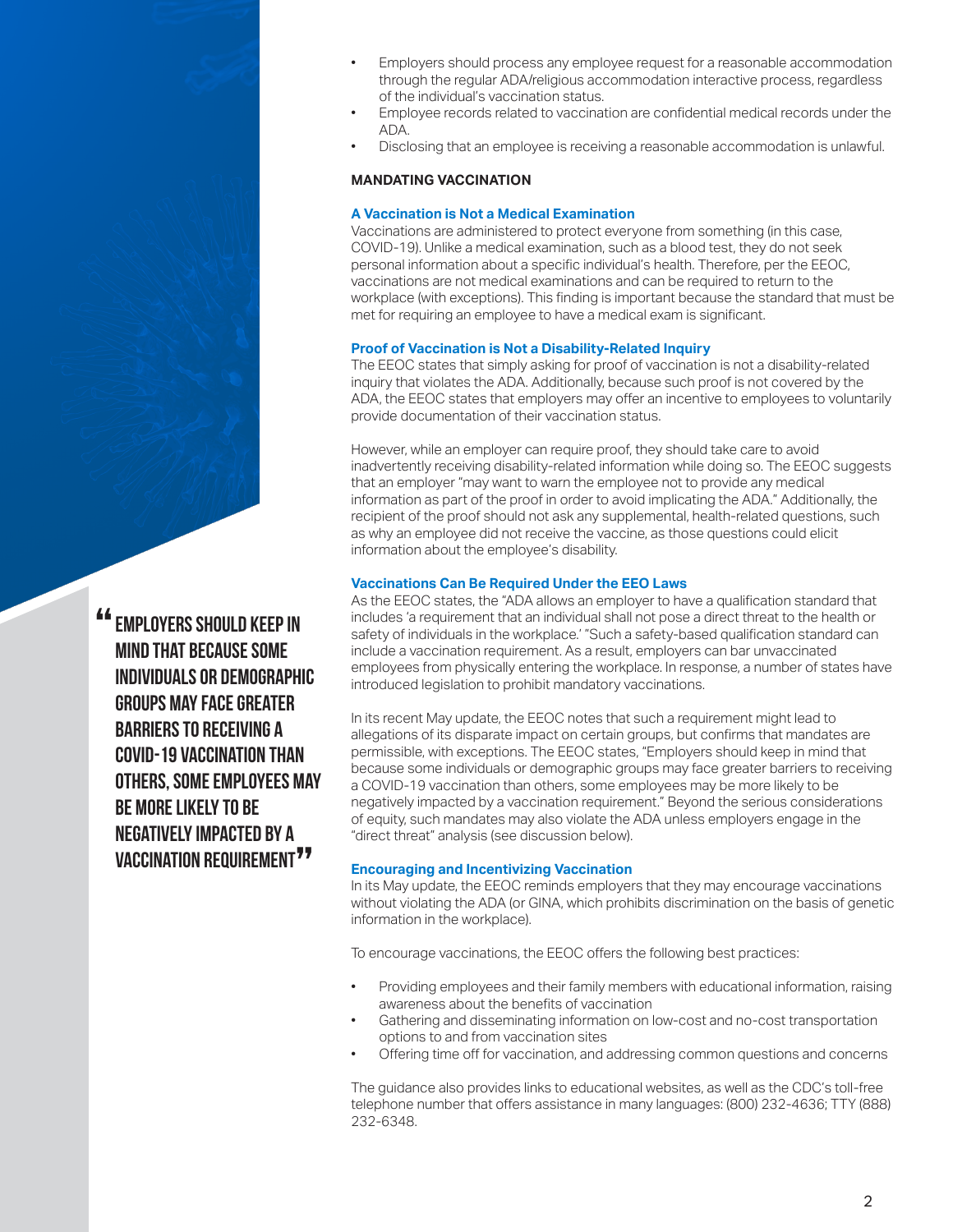But the most significant development from the May 28 FAQs is that the EEOC, for the first time, states that employers may provide incentives for employees to get vaccinated. The EEOC distinguishes between incentives for receiving a vaccine administered by a third party and incentives for receiving a vaccine administered by the employer (or its agent). Regarding the latter, the EEOC states, a "very large incentive" could make employees feel pressured to disclose private, protected medical information. What will constitute a "very large incentive" remains to be determined, with the EEOC only elaborating by stating, "[A]ny incentive (which includes both rewards and penalties) [must not be] so substantial as to be coercive." This language would certainly seem to indicate that the extra day or two of paid time off that many employers have offered would be permitted.

In addition, if an employer allows the employee to voluntarily get a vaccination from a third party (such as a local pharmacy, personal physician or the county health department), the EEOC says there is no limit on the size of the incentive. This is significant because employers now have flexibility in providing what could be substantial new or added incentives to employees who receive a vaccination from a third party.

#### **Issues Related to Vaccination Screening**

The EEOC warns that a pre-vaccination medical screening is likely to elicit information about a disability. For example, current CDC vaccination protocol includes asking questions about prior vaccinations, as well as contraindications including allergies, prior reactions to vaccines and underlying immune system problems. Therefore, employers who administer a vaccine themselves (or via a contractor) would have to show that the questions are "job-related and consistent with business necessity." To meet this standard, an employer would need to have a reasonable belief, based on objective evidence, that an employee who does not answer the questions and, therefore, does not receive a vaccination, will pose a "direct threat" to their own or others' health or safety. (See further discussion of "direct threat" below).

However, in this situation the EEOC provided several safe havens. First, it stated that if the vaccination program was voluntary, then the disability-related screening questions would also be considered voluntary and would not violate the ADA. The EEOC also stated that when an employee receives an employer-required vaccination "from a third party that does not have a contract with the employer, such as a pharmacy or other health care provider," then the employer cannot be held liable for those same pre-vaccination questions. Therefore, employers who wish to mandate the vaccine should consider keeping the process of vaccination at arm's length.

#### **Storing Employee Vaccination Information**

While employers may require employees to show proof of vaccination, such records of being vaccinated (or not being vaccinated) are considered medical records under the ADA; therefore, like any other medical records, vaccination information should be kept confidential and stored separately from the employee's personnel file.

#### **ACCOMMODATING DISABILITIES**

#### **Exposure to COVID-19 as a Direct Threat to Safety and the Accomodation Process**

As the EEOC states, "if a particular employee cannot meet … a safety-related qualification standard [such as a COVID-19 vaccination] because of a disability, the employer may not require compliance for that employee unless it can demonstrate that the individual would pose a direct threat to the health or safety of the employee or others in the workplace." A "direct threat" is a "significant risk of substantial harm" that cannot be eliminated or reduced by reasonable accommodation. The EEOC reminds employers that there must be an individualized assessment to make this determination. The factors that make up this assessment are: (1) the duration of the risk; (2) the nature and severity of the potential harm; (3) the likelihood that the potential harm will occur; and (4) the imminence of the potential harm. In its May update, the EEOC adds this instruction:

The determination that a particular employee poses a direct threat should be based on a reasonable medical judgment that relies on the most current medical knowledge about COVID-19. Such medical knowledge may include, for example, the level of community spread at the time of the assessment. Statements from the CDC provide an important source of current medical knowledge about COVID-19, and the employee's health care provider, with the employee's consent, also may provide useful information about the employee.

**"** WHILE EMPLOYERS MAY<br>REQUIRE EMPLOYEES TO REQUIRE EMPLOYEES TO SHOW PROOF OF VACCINATION, SUCH RECORDS OF BEINg vaccinated (or not being vaccinated) are considered medical records under the ada; therefore, like any other medical records, vaccination information should be kept confidential and stored seperately from the employee's personnel FILE. <sup>99</sup>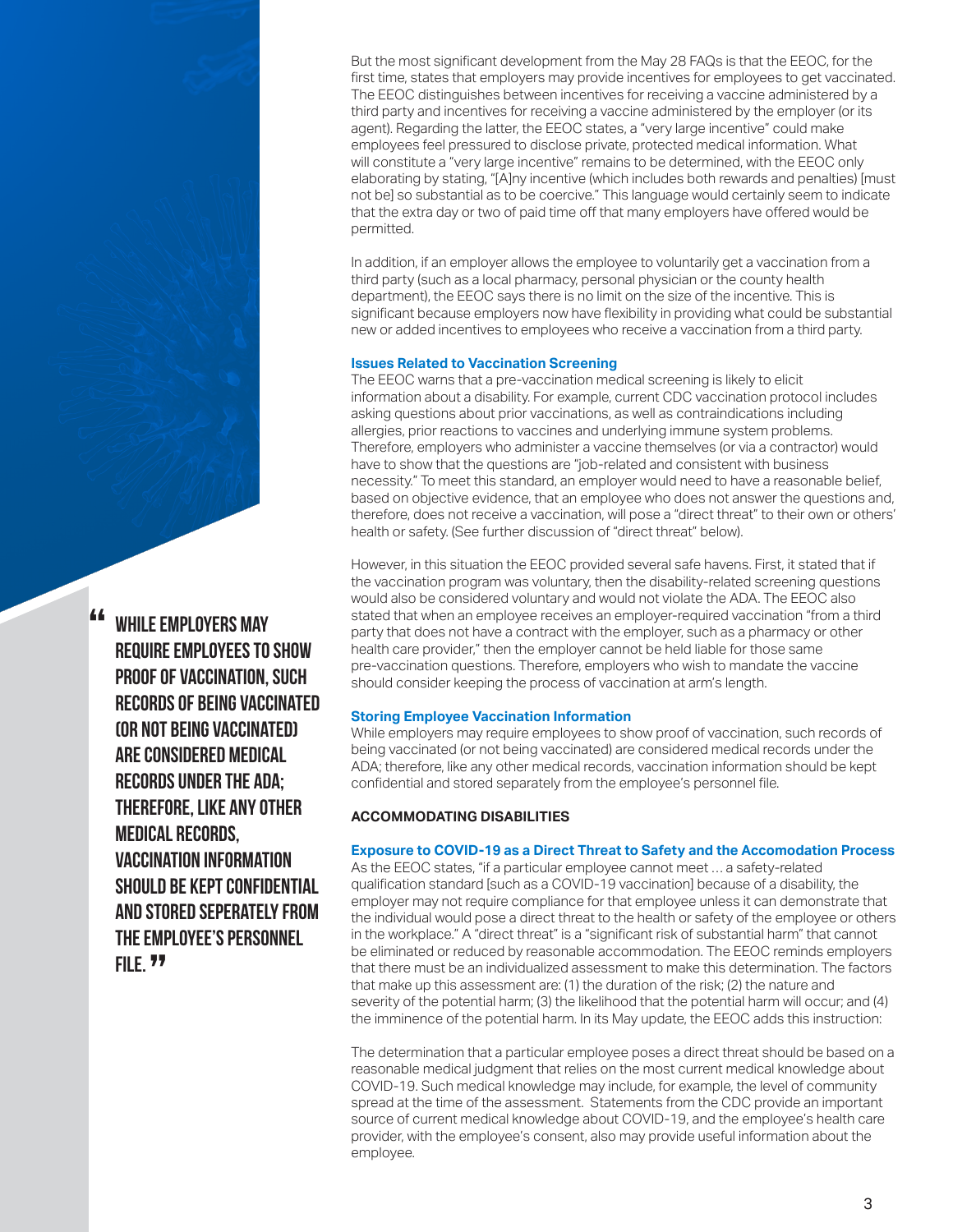Additionally, the assessment of direct threat should take account of the type of work environment, such as: whether the employee works alone or with others or works inside or outside; the available ventilation; the frequency and duration of direct interaction the employee typically will have with other employees and/or non-employees; the number of partially or fully vaccinated individuals already in the workplace; whether other employees are wearing masks or undergoing routine screening testing; and the space available for social distancing.

This is a fact-intensive inquiry, and the EEOC's guidance adds factors that make the analysis more complex. Therefore, when determining whether a direct threat is present, employers must not simply look at fixed characteristics, such as their industry, but rather the fluid, dynamic environment around the employer. For example, if an employee cannot be vaccinated because of a disability, yet works with a population that is mostly vaccinated in a private office and must wear a mask when in common areas, there may not be a significant risk of substantial harm.

#### **ACCOMMODATIONS**

If you have concluded that unvaccinated employees present a direct threat, there remains the issue of a reasonable accommodation. As HR professionals know, the ADA requires employers to make reasonable accommodations so that qualified individuals with disabilities can perform the essential functions of their jobs. The EEOC's May 28 update states: "As a best practice, an employer introducing a COVID-19 vaccination policy and requiring documentation or other confirmation of vaccination should notify all employees that the employer will consider requests for reasonable accommodation based on disability on an individualized basis."

Such an accommodation could include, for example, modifying a workplace tardiness standard to allow an employee with a disability some flexibility in reporting time (absent an undue hardship). The same could be true with a mandatory vaccination policy. If an employee cannot be vaccinated due to disability (which could include pregnancy) or a sincerely held religious belief, the EEOC states that the employer cannot exclude the employee from the workplace, or take any other action, unless there is no way to provide a reasonable accommodation (absent undue hardship) that would eliminate or reduce the risk. Remember that Title VII as amended by the Pregnancy Discrimination Act specifically requires that employers treat women affected by pregnancy, childbirth and related medical conditions the same as those employees who are similar in their ability or inability to work.

The EEOC uses a host of factors to determine whether undue hardship exists, including the "type of workplace, the nature of the employee's duties, the identifiable cost of the accommodation in relation to the size and operating costs of the employer, and the number of employees who will in fact need a particular accommodation." Ask yourself: Would requiring the employee to wear a mask work? Could that employee work at home until the United States reaches herd immunity? Are there other accommodations that might be effective (such as social distancing, working in an office with a door, etc.)?

In its May update, the EEOC also states that reasonable accommodations or modifications for the nonvaccinated who enter the workplace include a face mask, working at a social distance from coworkers or nonemployees, working a modified shift, getting periodic tests for COVID-19, being given the opportunity to telework or accepting a reassignment.

#### **Accomodating a Sincerely Held Religious Practice or Belief**

Additionally, under Title VII, the employer may have to provide a reasonable accommodation where an employee's sincerely held religious belief, practice or observance prevents the employee from being vaccinated if doing so does not impose more than a de minimis cost – a lower burden than the ADA, but one that requires employers to consider and analyze the request.

The EEOC counsels that the definition of religion is broad and that employers faced with such a request should "ordinarily assume that an employee's request for religious accommodation is based on a sincerely held religious belief." However, should an employer have an "objective basis for questioning either the religious nature or the sincerity of a particular belief, practice, or observance," the employer may require the employee to provide additional, supporting information.

Ask yourself: Would " requiring the employee to WEAR A MASK WORK? COULD that employee work at home until the United States reaches herd immunity? Are there other accommodations that might be effective (such as social distancing, working in an office with a DOOR, ETC.)? <sup>77</sup>